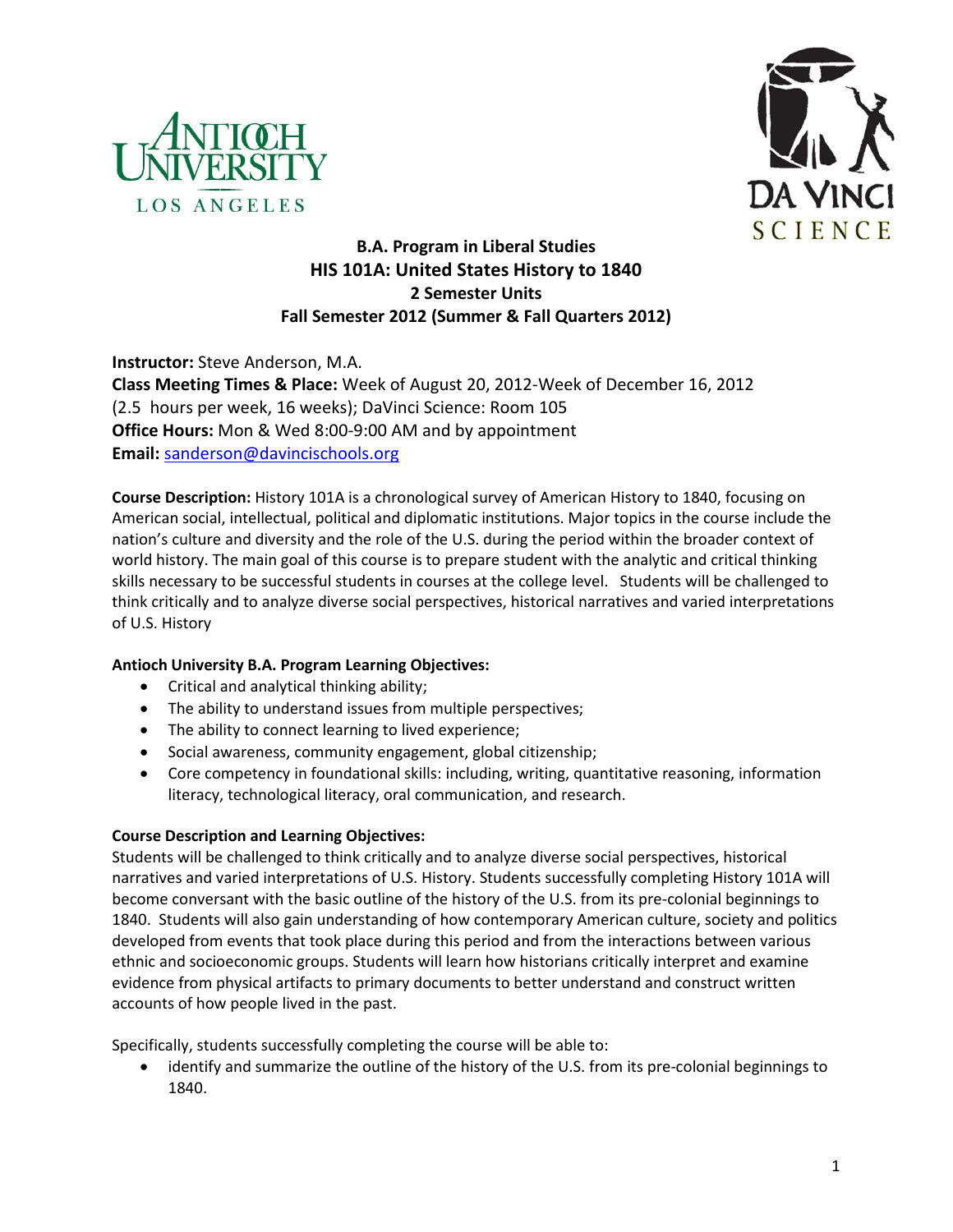- compare and contrast the cultural traditions, values and lifestyles of various European and Native American groups that clashed in the pre-colonial and colonial periods.
- analyze the major events giving rise to the American Revolution against English rule.
- differentiate and analyze the strengths and weaknesses of the Articles of Confederation and U.S. Constitution of 1787.
- evaluate and analyze the impact of early-19<sup>th</sup> century immigration from various parts of Europe on American society.
- describe and assess the impact of African slavery on American economic, political and social development.
- identify and explain the 19<sup>th</sup> century reform movements in American society influencing the nation's changing attitudes about democracy, race, social structure and gender.

### **Evaluation Criteria**

The final evaluation will address the extent to which students have met the learning objectives listed above, as demonstrated in:

- Active contributions to classroom discussion demonstrating constructive dialogue with peers
- •Depth and critical perspective in papers and exams
- •Development of understanding of the selected texts and analytical skill over the course of the term.

Additionally, the specific components of the course grade are constructed as follows:

- **Section Quizzes** (Open-Note & Closed Note)— **25%:** five quizzes total, each representing 5% of overall course grade
- **Midterm Exam—25%**
- **Reaction Papers—15%:** three papers total, each representing 5% of overall course grade
- **Cumulative Final Exam 25%—**Written Final Exam representing 15% of overall course grade & Oral Defense representing 10% of overall course grade
- **Participation—10%:** discussion of class readings and during class activities and class attendance

### **Attendance Policy**

Students are expected to attend all class sessions and participate as required in the syllabus. Students missing more than 4 class sessions must make up the missed time by completing assignments per instructor's direction, students missing more than 10 class sessions will not receive credit for the course. Three tardies will constitute an absence. See AULA General Catalog, 2010-2012 (p. 59) for university policy.

# **Incomplete Policy**

Per University policy, students must complete all course work by the deadlines stated in the syllabus. If a student anticipates not being able to complete required work by the end of the term, the student may request an Incomplete from the instructor. Incompletes are awarded at the discretion of the instructor. See *AULA General Catalog, 2010-2012*, (p.63) for university policy.

### **Plagiarism Policy**

Plagiarism – that is, the intentional or unintentional borrowing of another person's ideas, images, research, or data without citation -- is a serious breach of academic integrity that results in sanctions,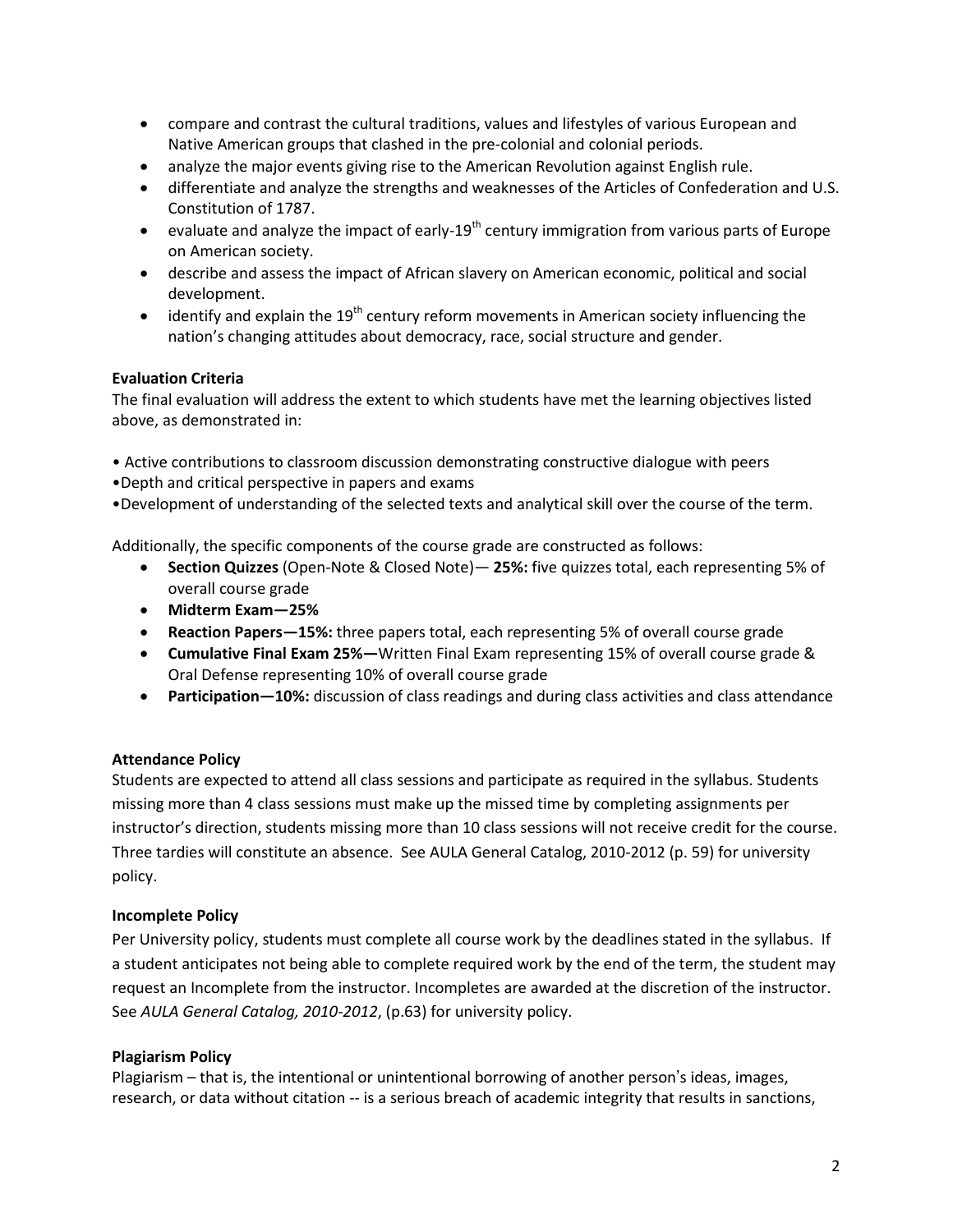including dismissal from the University. Please consult Diana Hacker's A Writer's Reference, 6th ed., pp. 344-347 for specific guidance on avoiding plagiarism while taking notes, summarizing, paraphrasing, and quoting from sources. Students committing plagiarism will be also be subject to disciplinary action from DaVinci Schools as well as from the University.

### **Student Conduct Policy**

Respectful conduct is expected of students on the campus at all times, both inside and outside the classroom. See *AULA General Catalog, 2010-2012*, (p.59 &71) for further details re: Antioch University Los Angeles policy.

### **Students with Disabilities**

Any student with a documented disability (physical, learning, or psychological) needing academic accommodations should contact the Disability Services Office (310-578-1080, ext. 441) as early in the semester as possible. All discussions will remain confidential.

### **Required Texts:**

Kennedy, David M., Lizabeth Cohen & Thomas A. Bailey. *The American Pageant: A History of the*  American People, 14<sup>th</sup> edition. Boston: Wadsworth (2010). ISBN 0-547-16662-1 Zinn, Howard *A People's History of the United States: 1492-present*. New York: Harper Perennial Modern Classics (2005).. [ISBN](http://en.wikipedia.org/wiki/International_Standard_Book_Number) [0-06-083865-5.](http://en.wikipedia.org/wiki/Special:BookSources/0-06-083865-5) Full text also available online at [www.historyisaweapon.com](http://www.historyisaweapon.com/)

### *Tentative* **Schedule, Outline of Class Discussions, Readings, Assessments & Assignments:**

### **Week 1**

*Readings:*

**Kennedy**: Chapter 1 ("New World Beginnings"), pp. 11, 14-18 & Chapter 2 ("The Planting of English America")

**Other:** James W. Loewen, "Something Has Gone Very Wrong"; Alan Taylor *excerpts from* "American Colonies: Introduction"

### *Topics:*

### **Course Introduction & Historiography: The History of History**

**Brave New World: Pre-Colonial & Colonial America (Beginnings-1763):** Native Americans before Columbus; Europeans and Africans; the Columbus' "discovery" and the consequences of the Colombian exchange; the earliest European settlements in North America; the Spanish empire in the "New World"; the beginnings of an English empire in the "New World"; the social and economic life of the Chesapeake and New England regions.

### **Week 2**

### *Readings:*

**Kennedy:** Chapter 3 ("Settling the Northern Colonies") & Chapter 4 ("American Life in the Seventeenth Century")

**Zinn:** Chapter 2 ("Drawing the Color Line")

**Other:** Page Smith, "From These Beginnings"; James Loewen, "The Truth About the First Thanksgiving"

### *Topics:*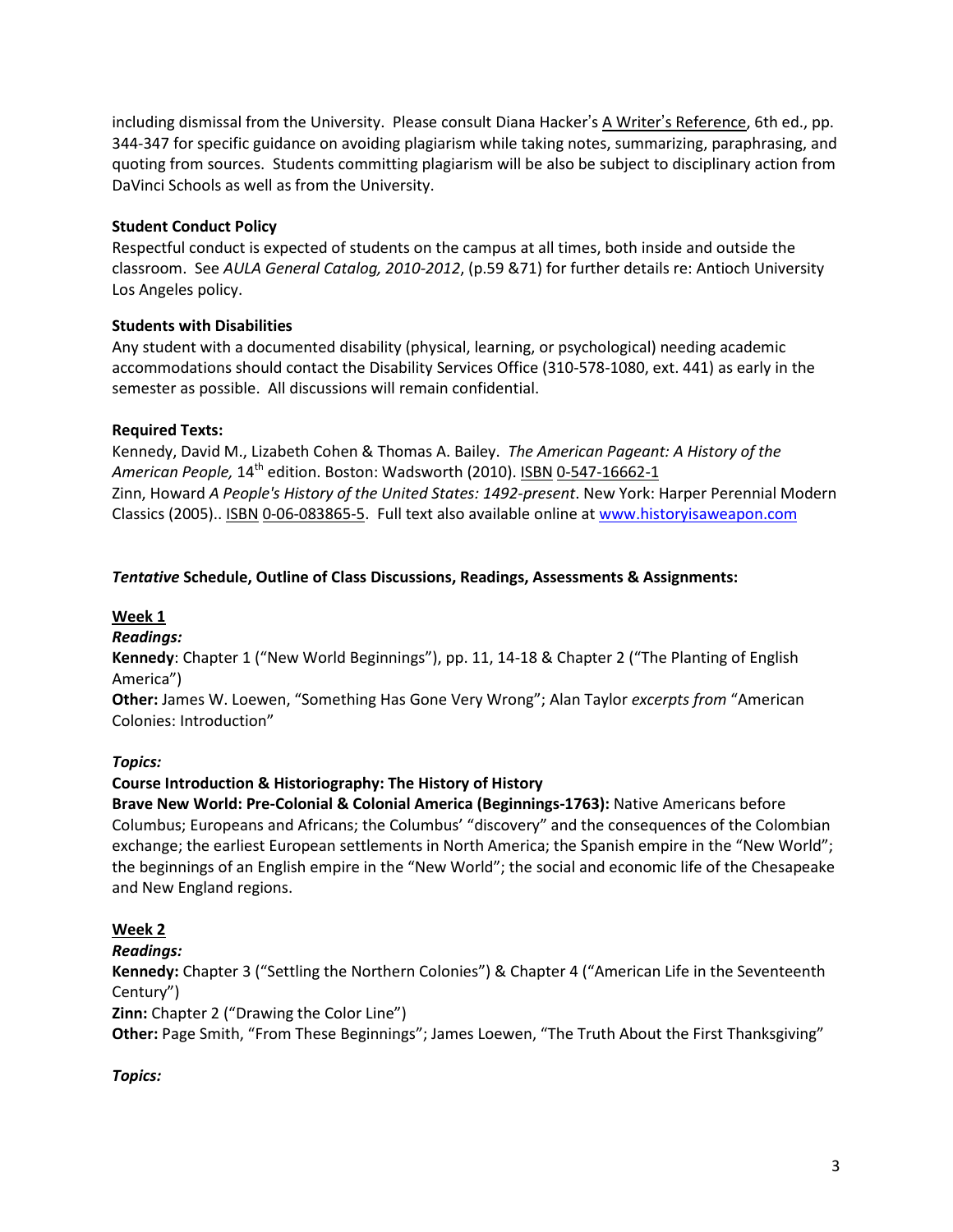**Brave New World: Pre-Colonial & Colonial America (Beginnings-1763)** *continued:* the social and economic life of the Chesapeake and New England regions;  $17<sup>th</sup>$  century Puritanism; the background of the Protestant Reformation; Puritan theology and society; colonial experiments & enterprises: Rhode Island, Connecticut, New Hampshire, Maryland, New York, Pennsylvania, etc.; life & labor in the Chesapeake tobacco region; indentured servants & Bacon's Rebellion; the origins of the slave labor system in the colonies and the everyday life of the slave; declining Puritan piety and the "halfway covenant "; the Salem witchcraft trials.

# **Week 3**

### *Readings:*

**Kennedy:** Chapter 4 ("American Life in the Seventeenth Century") **Other:** Ronald Takaki, "The 'Giddy Multitude': The Hidden Origins of Slavery"

#### *Topics:*

**Brave New World: Pre-Colonial & Colonial America (Beginnings-1763)** *continued:* colonial culture & society in the  $18<sup>th</sup>$  century; the Great Awakening and the role of religion in the British North American colonies.

#### **Week 4**

#### *Assignments:*

**"***Lies My Teacher Told Me***: James W. Loewen vs. David M. Kennedy" Reaction Paper #1 due**

#### *Readings:*

**Kennedy:** Chapter 5 ("Colonial Society on the Eve of the Revolution") & Chapter 6 ("The Duel for North America")

### *Topics:*

Anglo-French rivalries and the French & Indian War; Pontiac's Rebellion; the Proclamation of 1763.

### **Week 5**

*Assessments:* **Quiz I [Open-Note] (Beginnings-1763)**

#### *Readings:*

**Kennedy:** Chapter 7 ("The Road to Revolution")

#### *Topics:*

**So You Say You Want a Revolution?: A Quarter Century of American Revolution (1763-1801):** the roots of the American Revolution in colonial culture & society; mercantilism; Imperial reorganization and conflict between Great Britain & the colonies: Stamp Act crisis, Townshend Acts, Boston Tea Party.

#### **Week 6**

*Readings:* **Kennedy:** Chapter 8 ("America Secedes from the Empire") **Zinn:** Chapter 4 ("Tyranny is Tyranny") **Other:** Carl Degler, "A New Kind of Revolution"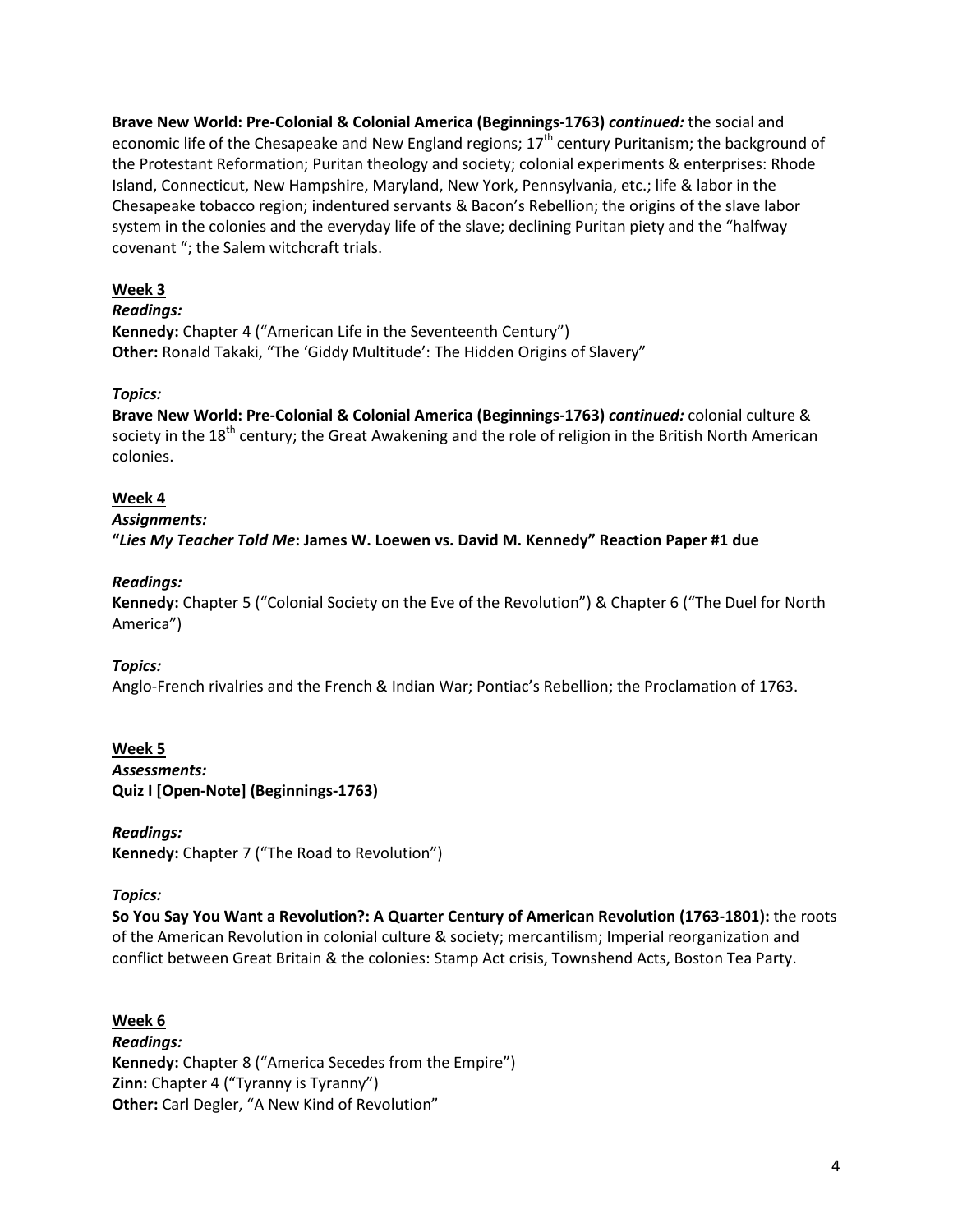*Topics:*

### **So You Say You Want a Revolution?: A Quarter Century of American Revolution (1763-1801)**

*continued***:** Intolerable Acts & the Continental Congress, Lexington & Concord; the evolution or American revolutionary thought; the Declaration of Independence; Patriots & Loyalists

# **Week 7** *Assessments:* **Quiz II [Open-Note] (1763-1789)**

### *Readings:*

**Kennedy:** Chapter 9 ("The Confederation & the Constitution) **Zinn:** Chapter 5 ("A Kind of Revolution")

### *Topics:*

**So You Say You Want a Revolution?: A Quarter Century of American Revolution (1763-1801)**  *continued***:** post-war social & cultural changes: state constitutions, "republican motherhood", egalitarianism, slavery; the Revolution as the first American civil war; Franco-American alliance; Yorktown & the Peace of Paris, 1783; the Articles of Confederation; Shays' Rebellion; the Constitution and the fight over ratification

**Week 8** *Assessments:* **MIDTERM EXAM (Beginnings-1789)**

**Week 9** *Assignments:* **"***What Kind of Revolution?***: Howard Zinn vs. David M. Kennedy" Reaction Paper #2 due**

# *Readings:*

**Kennedy:** Chapter 10 ("Launching the New Ship of State")

### *Topics:*

### **So You Say You Want a Revolution?: A Quarter Century of American Revolution (1763-1801)**

*continued***:** politics & conflict in the new republic: the Bill of Rights, Hamilton's financial plan, Federalists & Republicans, the French Revolution, Jay's Treaty, the XYZ Affair, the Alien & Sedition Acts; the election of Thomas Jefferson and the "Revolution of 1800".

### **Week 10**

### *Readings:*

**Kennedy:** Chapter 11 ("The Triumphs and Travails of the Jeffersonian Republic")

# *Topics:*

**American Sphinx: The Jeffersonian Republic (1800-1824) & American Nationalism (1812-1824):** The Jefferson presidency; John Marshall and the U.S. Supreme Court; the strange case of Aaron Burr; Barbary pirates; The Louisiana Purchase.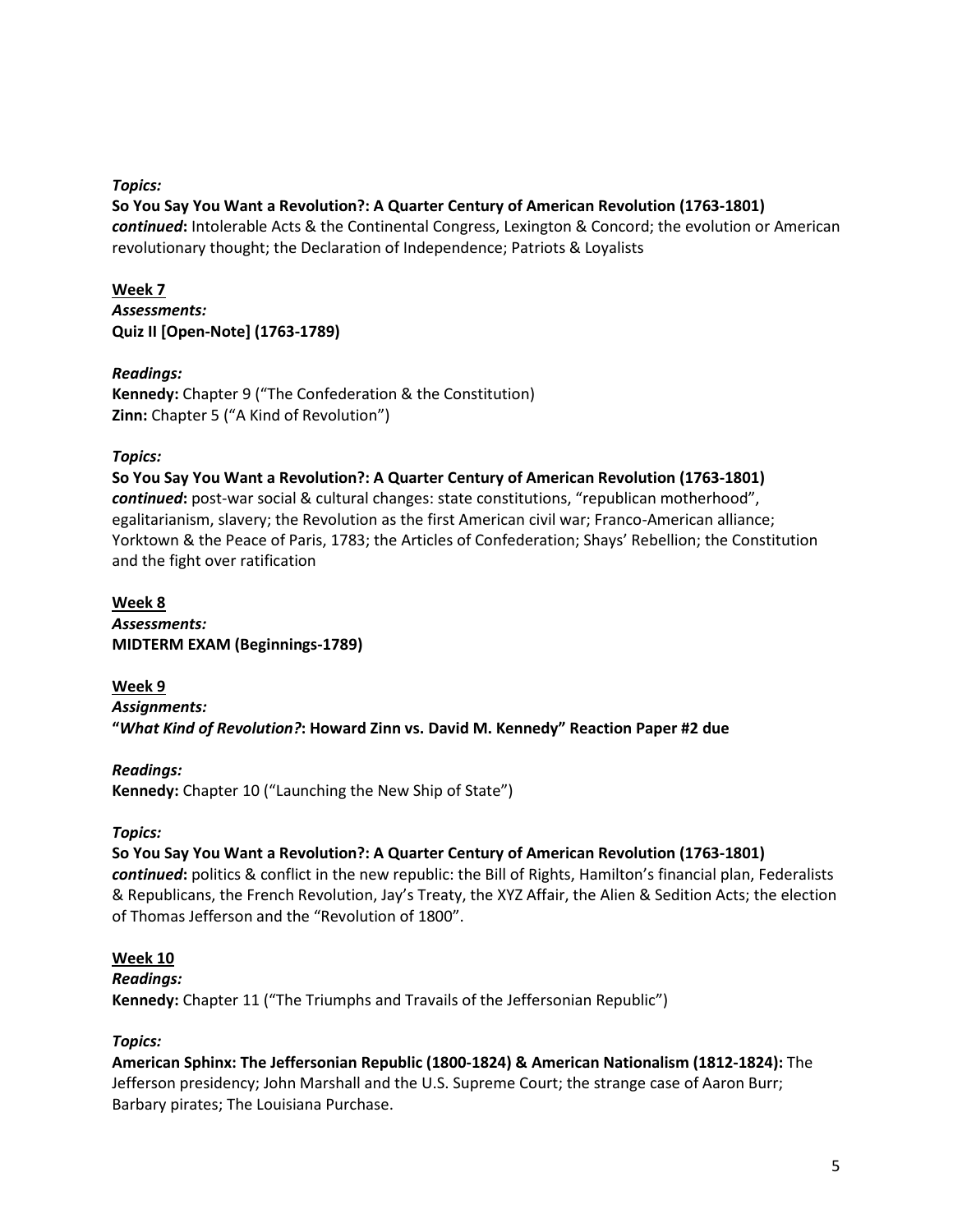**Week 11** *Assessments:* **Quiz III [Closed-Note] (1790-1820) [Week 11]**

### *Readings:*

**Kennedy:** Chapter 12 ("The Second War for Independence & the Upsurge of Nationalism") **Other:** Jack Larkin, "The Personal Side of a Developing People"

### *Topics:*

American conflict with Great Britain, France and Native Americans; the War of 1812; post-war nationalism; the Monroe Doctrine

**Weeks 12 & 13** *Assessments:* **Quiz IV [Closed-Note] (1790-1820) [Week 13]**

### *Readings:*

**Kennedy:** Chapter 13 ("The Rise of a Mass Democracy") **Zinn:** Chapter 7 ("As Long As Grass Grows or Water Runs") **Other:** Robert V. Remini, "The Jacksonian Revolution"

### *Topics:*

**The "Era of the Common Man"?: American Democracy (1824-1840):** American Democracy: political, social and cultural changes in the early-19<sup>th</sup> century; John Quincy Adams, Andrew Jackson & the elections of 1824 & 1828; the Jackson presidency; the "Tariff of Abominations" & the nullification crisis; Indian removal & the "Trail of Tears"; mass-based and "log cabin" politics and the re-emergence of a two-party system; Revolution in Texas

### **Week 14**

*Readings:* **Kennedy:** Chapter 14 ("Forging the National Economy") & Chapter 15 ("The Ferment of Reform & Culture") **Other:** Ronald Takaki, "Emigrants from Erin: Ethnicity and Class within White America"

# *Topics:*

**A Nation Transformed: Revolutions in American Economics, Culture & Society (1790-1840):** Westward migration: European immigration & nativism; the beginnings of American industrialization & the factory system; changes for American workers & women; technological & transportation revolutions and their effects on the American economy, culture and society; religious revivals; the Mormons; educational advances; utopian communities; reform efforts: temperance, women, abolitionism.

### **Week 15**

*Assignments:* **"***What Kind of Paradise?: Reactions to Change***" Reaction Paper #3 due**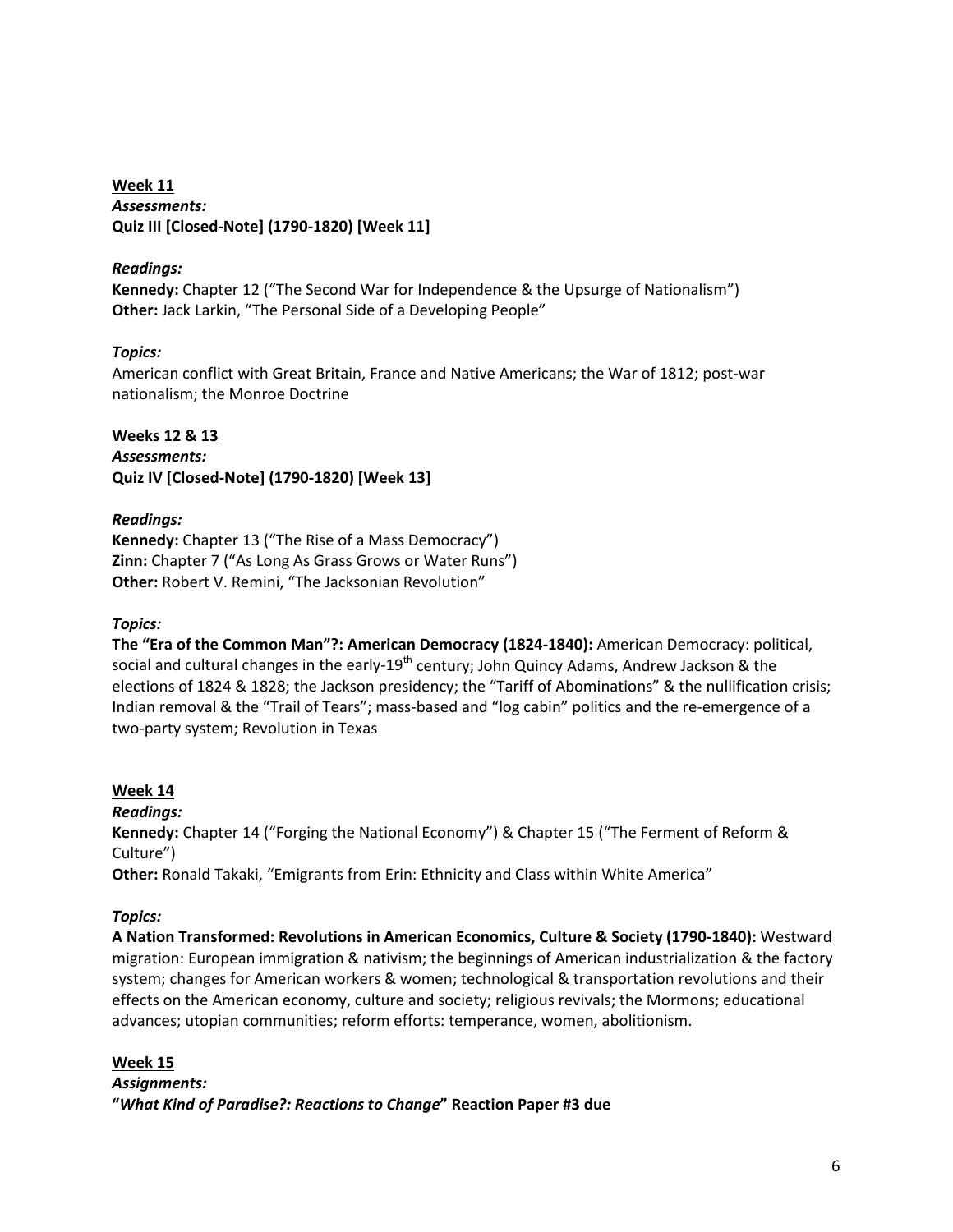*Assessment:* **Quiz V [Closed-Note] (1820-1840)** *Readings:* **Kennedy":** Chapter 16 ("The South & the Slavery Controversy"), pp. 384, 386-390, 392-393. **Zinn:** Chapter 6 ("The Intimately Oppressed")

### *Topics:*

**A Nation Transformed: Revolutions in American Economics, Culture & Society (1790-1840)** *continued***:**  Slavery, antislavery & abolition movement; sectionalism

**Week 16** *Assignment:* **Course Evaluation**

*Assessment:* **FINAL EXAM (Beginnings-1840)**

#### **Bibliography for Further Study**

#### **Brave New World: Pre-Colonial & Colonial America**

Axtell, James, *Beyond 1492: Encounters in Colonial North America* (1992) Berkin, Carol, *First Generations: Women of Colonial America* (1996) Boyer, Paul and Stephen Nissenbaum, *Salem Possessed: The Social Origins of Witchcraft* (1974) Calloway, Colin G., *New Worlds for All: Indians, Europeans and the Remaking of Early America* (1997) Josephy, Alvin M., Jr., ed. *America in 1942: The World of the Indian Peoples Before the Arrival of Columbus* (1992) Morgan, Edmund S., *American Slavery, American Freedom: The Ordeal of Colonial Virginia* (1975) Nash, Gary B., *Red, White and Black: The Peoples of Early North America,* 5<sup>th</sup> ed.(2005)

Polk, William R., *The Birth of America: From Here to Columbus to the Revolution* (2006)

Taylor, Alan, *American Colonies: The Settling of North America* (2001)

#### **So You Say You Want a Revolution?: A Quarter Century of American Revolution**

Appleby, Joyce, *Inheriting the Revolution: The First Generation of Americans* (2000) Bailyn, Bernard, *The Ideological Origins of the American Revolution* (1992) Berkin, Carol, *A Brilliant Solution: Inventing the American Constitution* (2001) Berkin, Carol, *Revolutionary Mothers: Women in the Struggle for America's Independence* (2004) Ellis, Joseph, *After the Revolution: Profiles of Early American Culture* (1979) Ellis Joseph, *American Creation: Triumphs and Tragedies at the Founding of the Republic* (2007) Ellis, Joseph, *First Family: Abigail and John Adams* (2010) Ellis, Joseph, *Founding Brothers: The Revolutionary Generation* (2000) Ellis, Joseph, *His Excellency: George Washington* (2004) Ellis Joseph, *Passionate Sage: The Character and Legacy of John Adams* (1993) Maier, Pauline, *American Scripture: Making the Declaration of Independence* (1997) Maier, Pauline, *From Resistance to Revolution: Colonial Radicals and the Development of American Opposition to Britain, 1765-1776* (1972) Morris, Richard B., *The Forging of the Union, 1781-1789* (1987)